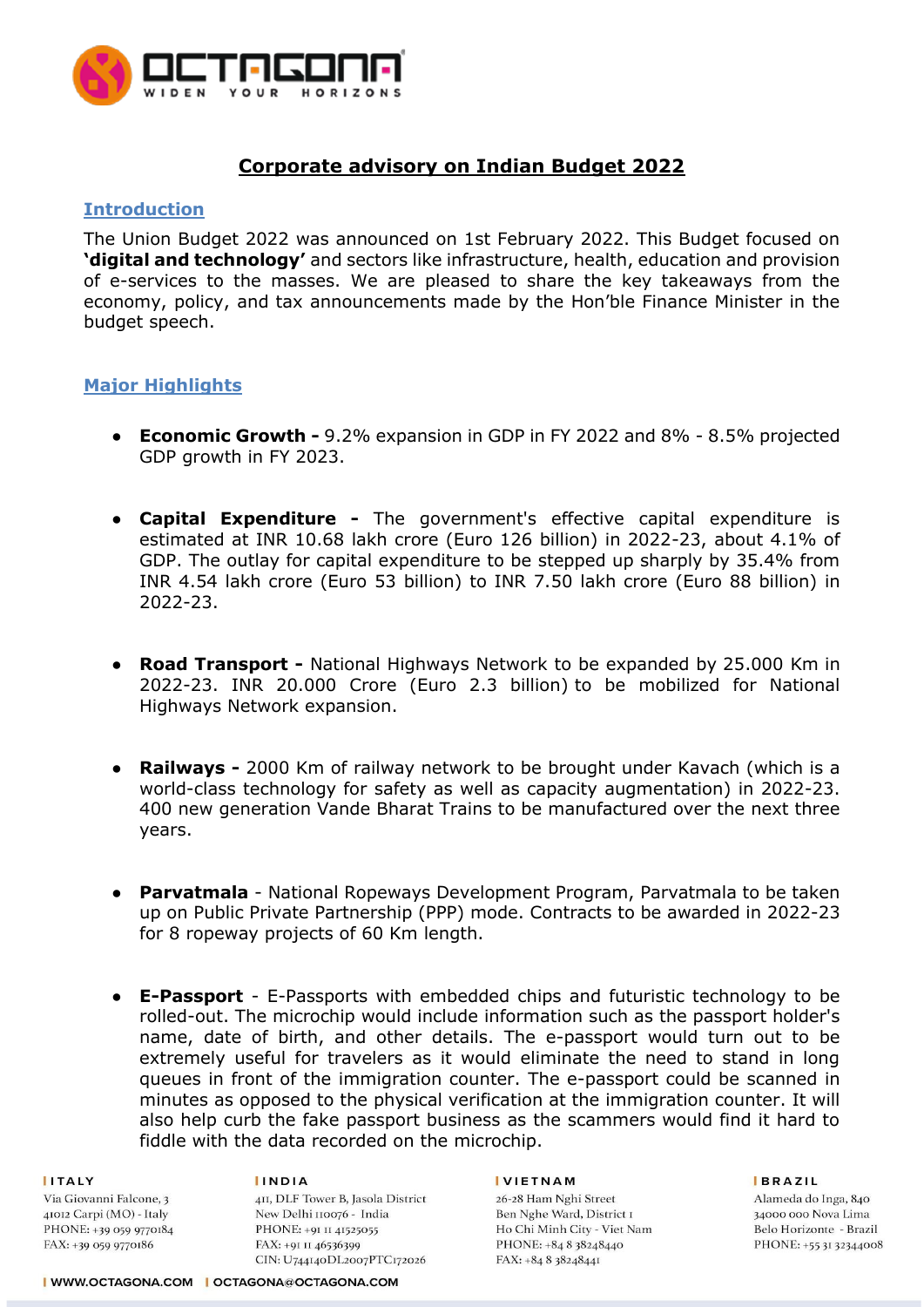

- **Accelerated Corporate Exit** Centre for Processing Accelerated Corporate Exit (C-PACE) to be established for **speedy winding-up of companies**.
- **Export Promotion** Special Economic Zones Act to be replaced with a new legislation to enable States to become partners in 'Development of Enterprise and Service Hubs'. The Government will also undertake reforms in customs administration of SEZs and it shall henceforth be fully IT driven and function on the Customs National Portal with a focus on higher facilitation and with only riskbased checks. This will ease doing business by SEZ units considerably.
- **Banking -** Launch of digital rupee using blockchain and other technologies in FY22-23. Scheduled Commercial Banks to set up 75 digital banking units, extend the core banking system to post offices.

## **Changes under Direct Tax**

● **Newly incorporated manufacturing entities will be incentivized under concessional tax regime for one year more**

As per the previous provisions, a domestic company set up after 1st October 2019 can take the concessional tax rate of 15% if the company commences manufacturing before 31st March 2023. Now the date of commencement of manufacturing is extended to **31st March 2024**.

● **Provisions related to filing of updated return within the period of 2 years for correcting errors**

A new provision is introduced to allow taxpayers to update the past return and include omitted income by additional tax payment. It will enable the assessee to declare income missed out earlier. **The updated return can be filed within two years from the end of the relevant assessment year**.

### ● **Income from virtual digital assets (Cryptocurrency) chargeable to tax @ 30%**

Income from transfer of digital assets such as crypto to be taxed at 30%. No deductions will be allowed except the cost of acquisition of digital assets. Loss on sale of digital assets cannot be set off against any other income. TDS at 1% will be levied above the threshold. Gifting of digital assets will also be taxable in the hands of the receiver.

#### **ITALY**

Via Giovanni Falcone, 3 41012 Carpi (MO) - Italy PHONE: +39 059 9770184 FAX: +39 059 9770186

**INDIA** 4II, DLF Tower B, Jasola District New Delhi 110076 - India PHONE: +91 II 41525055 FAX: +91 II 46536399 CIN: U744140DL2007PTC172026

#### **IVIETNAM**

26-28 Ham Nghi Street Ben Nghe Ward, District I Ho Chi Minh City - Viet Nam PHONE: +84 8 38248440 FAX: +84 8 38248441

**BRAZIL**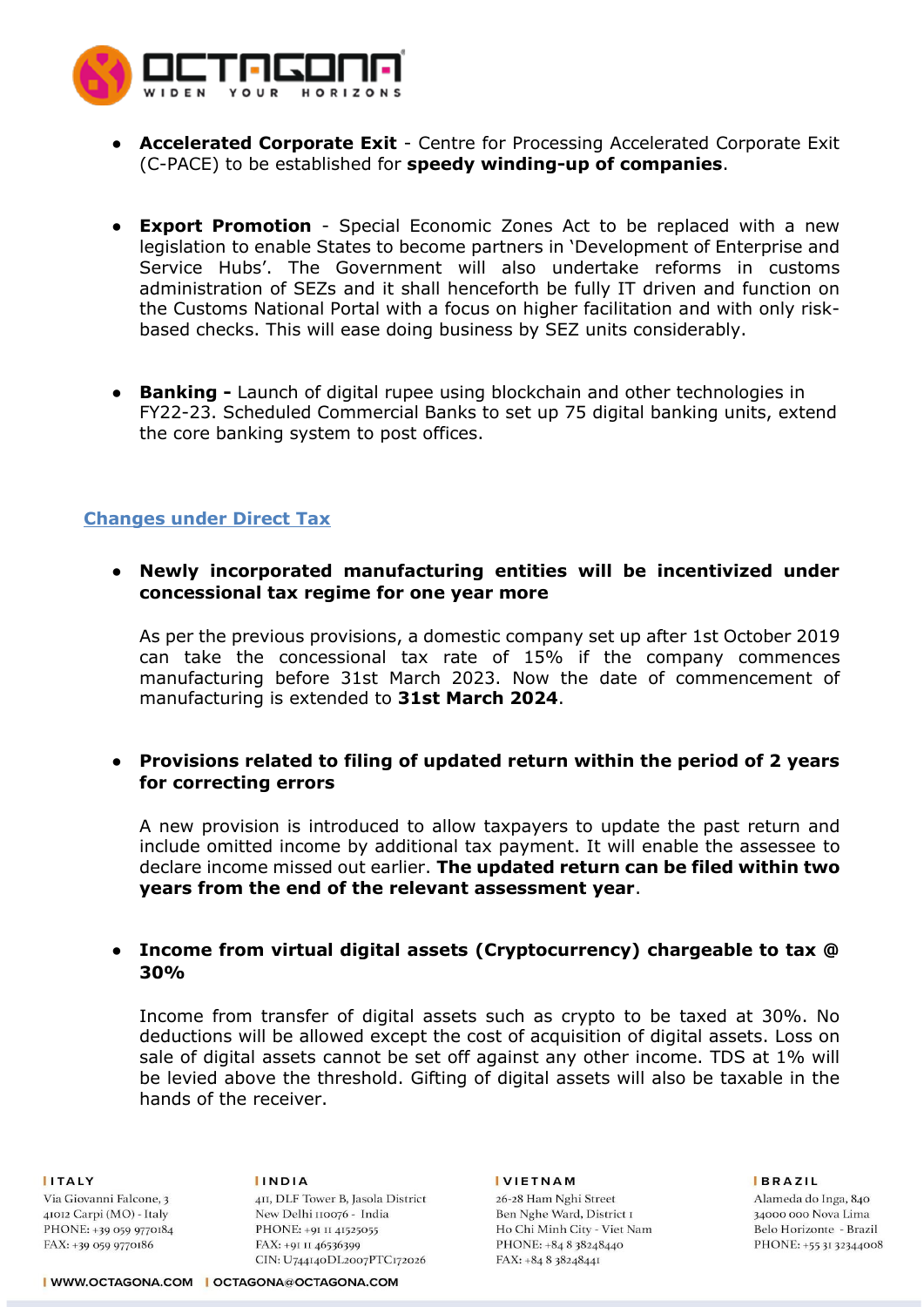

# ● **Health and Education cess shall not be allowed as business Expenses under the Income tax Act**

For removal of doubts, it has been clarified that income tax is not an allowable expenditure for computation of business income. This includes tax as well as surcharges. The 'Health and Education Cess' is imposed as an additional surcharge on the taxpayer for funding specific government welfare programs.

# ● **Set off of losses against undisclosed income**

Brought forward losses cannot be set off against undisclosed income detected during any survey or search.

# ● **Tax Incentives for Start-ups extended**

Period of incorporation extended by one year, i.e. up to 31st March 2023 for eligible start-ups to avail tax benefit. Previously, the period of incorporation valid was up to 31st March 2022. Eligible start-up can avail the benefit of 100% of the profits & gains derived from eligible business for 3 consecutive years out of 10 years, beginning from the year of incorporation.

# ● **Litigation Management**

In cases where question of law is identical to the one pending case in High Court or Supreme Court, the filing of appeal by the Income Tax Department shall be deferred till such question of law is decided by the court. This shall immensely help in reducing repeated litigation between taxpayers and the department.

# **Deduction of tax on benefit of perquisite in respect of business or profession**

Benefits passed on to agents as business promotion strategy taxable in hands of agents. Tax deduction provided to person giving benefits, if the aggregate value of such benefits exceeds INR 20,000 (Euro 235) during the financial year. TDS / Withholding tax rate will be 10%.

# **Changes under Indirect Taxes**

# ● **Extension of Time Period**

An important amendment is proposed to the Central Goods and Services Tax (CGST) Act provisions. The last date to make amendments, corrections, upload missed sales invoices or notes or to claim any missed Input Tax Credit or ITC of

**ITALY** Via Giovanni Falcone, 3 41012 Carpi (MO) - Italy PHONE: +39 059 9770184 FAX: +39 059 9770186

#### **IINDIA**

411, DLF Tower B, Jasola District New Delhi 110076 - India PHONE: +91 II 41525055 FAX: +91 II 46536399 CIN: U744140DL2007PTC172026

#### **IVIETNAM**

26-28 Ham Nghi Street Ben Nghe Ward, District I Ho Chi Minh City - Viet Nam PHONE: +84 8 38248440 FAX: +84 8 38248441

**BRAZIL**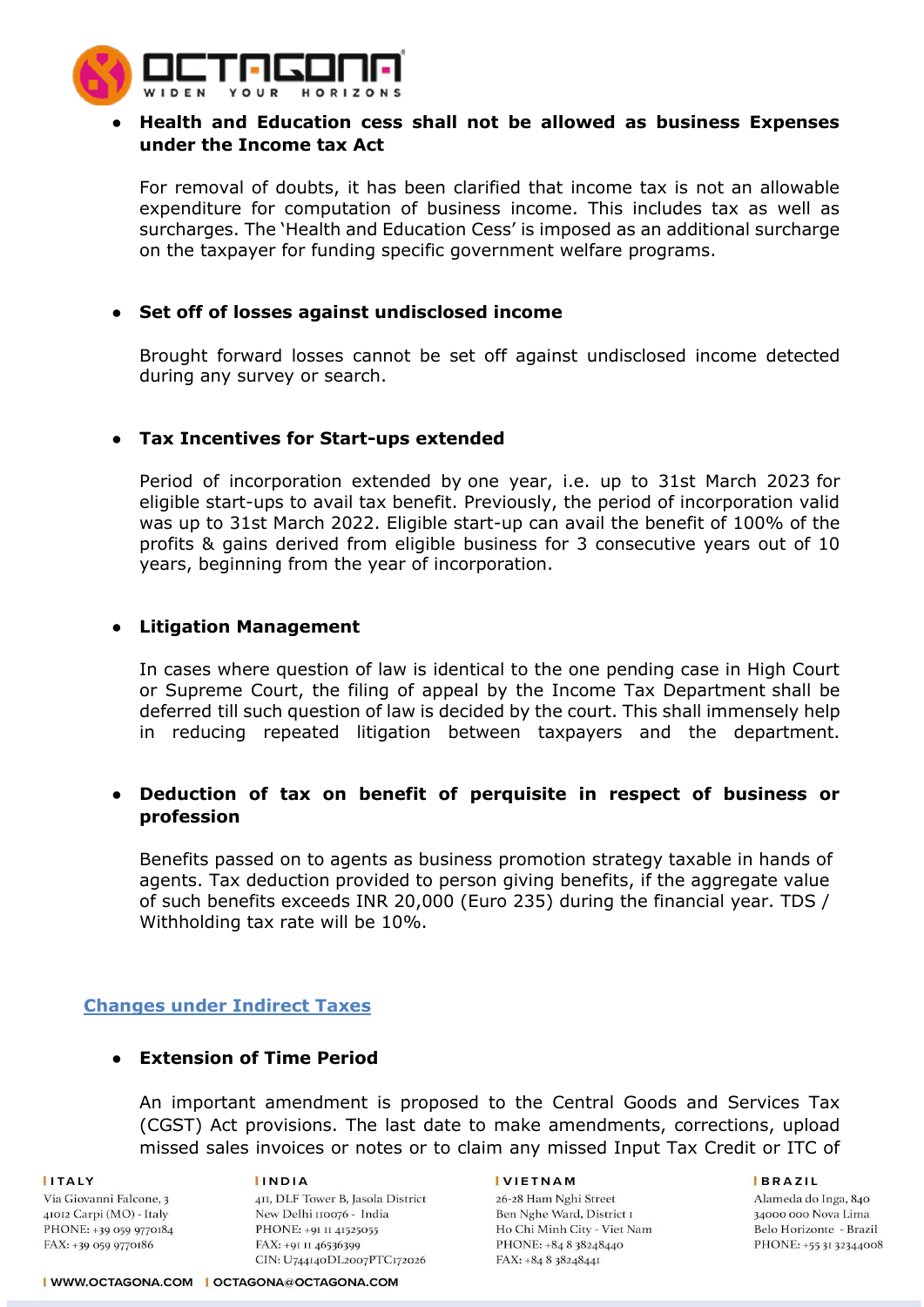

one financial year is no longer due date to file September return of the following year, but it is 30th November of the following year.

## ● **Conditions for claiming Input Tax Credit**

A new section is being added, which states that **Input Tax Credit can only be claimed if it is being reflected in GSTR 2B.**

### ● **Interest on Input Tax Credit wrongly availed or utilized**

Proposal made to amend section 50 retrospectively w.e.f. 1st July 2017, so as to levy interest on input tax credit (ITC) wrongly availed and utilized @ 18%.

## ● **Reversal of Input Tax Credit (ITC)**

Buyers must reverse ITC if vendor has not paid tax. He/She shall be liable to pay interest @ 18% as the concept of claiming eligible ITC on provisional basis is removed.

### ● **Project imports and capital goods**

Gradually phasing out of the concessional rates in capital goods and project imports; and applying a moderate tariff of 7.5% – conducive to the growth of domestic sector and 'Make in India'. Certain exemptions for advanced machineries that are not manufactured within the country shall continue. A few exemptions introduced on inputs, like specialized castings, ball screw and linear motion guide – to encourage domestic manufacturing of capital goods.

### ● **Review of customs exemptions and tariff simplification**

More than 350 exemption entries proposed to be gradually phased out, like exemption on certain agricultural produce, chemicals, fabrics, medical devices, & drugs and medicines for which sufficient domestic capacity exists. Simplifying the Customs rate and tariff structure particularly for sectors like chemicals, textiles and metals and minimize disputes; Removal of exemption on items which are or can be manufactured in India and providing concessional duties on raw material that go into manufacturing of intermediate products – in line with the objective of 'Make in India' and 'Atmanirbhar Bharat (Self Reliant India)'.

### ● **Custom Duty on Steel**

Certain Anti- dumping and Counter Veiling Duty (CVD) on stainless steel and coated steel flat products, bars of alloy steel and high-speed steel are being revoked – to tackle prevailing high prices of metal in larger public interest.

**ITALY** 

Via Giovanni Falcone, 3 41012 Carpi (MO) - Italy PHONE: +39 059 9770184 FAX: +39 059 9770186

#### **INBIA**

411, DLF Tower B, Jasola District New Delhi 110076 - India PHONE: +91 II 41525055 FAX: +91 II 46536399 CIN: U744140DL2007PTC172026

#### **VIETNAM**

26-28 Ham Nghi Street Ben Nghe Ward, District I Ho Chi Minh City - Viet Nam PHONE: +84 8 38248440 FAX: +84 8 38248441

#### **BRAZIL**